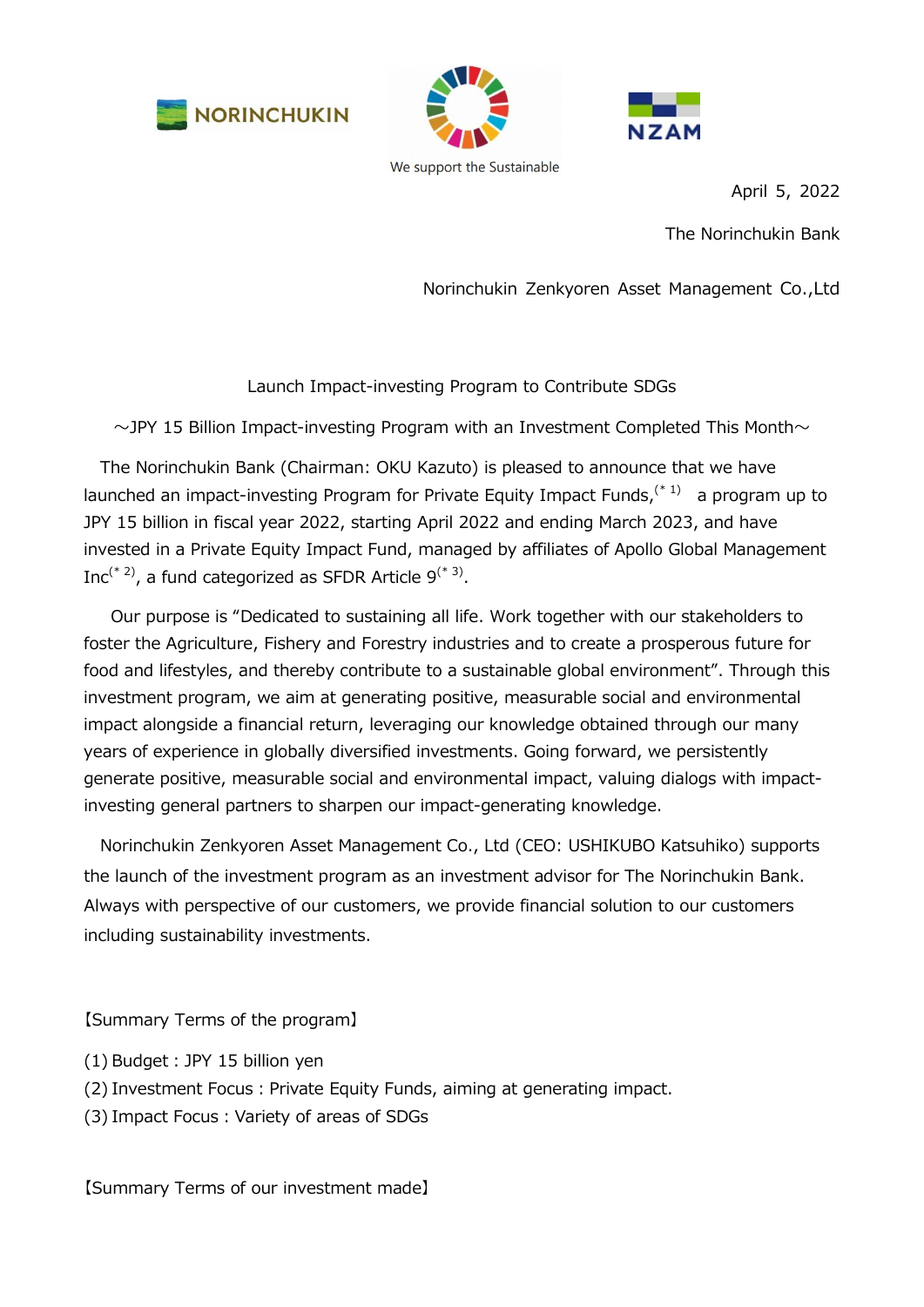- (1) Fund Invested : Apollo Impact Mission Fund, L.P.
- (2) General Partner: Apollo Global Management, Inc
- (3) Impact Focus : In addition to and Climate & Sustainability, which The Norinchukin Bank considers an important area to address, the fund focuses on Economic Opportunity, Education, Health, Safety & Wellness, and Industry 4.0 so that it contributes various SDGs. As a representative transaction, it has invested in a European leading producer of recycled cartonboard.

【How The Norinchukin Bank Contributes】

Legend

 $\rightarrow$  Equity Investment Other Relationship

Structure Diagram



(※1) Apollo Global Management, Inc: An investment manager established in 1990. Since the formation, it has raised series of Private Equity Funds and engaged in global investment activities. It is one of the leading Private Equity Fund managers.

( ※2) Funds aiming at generating positive, measurable social and environmental impact alongside a financial return.